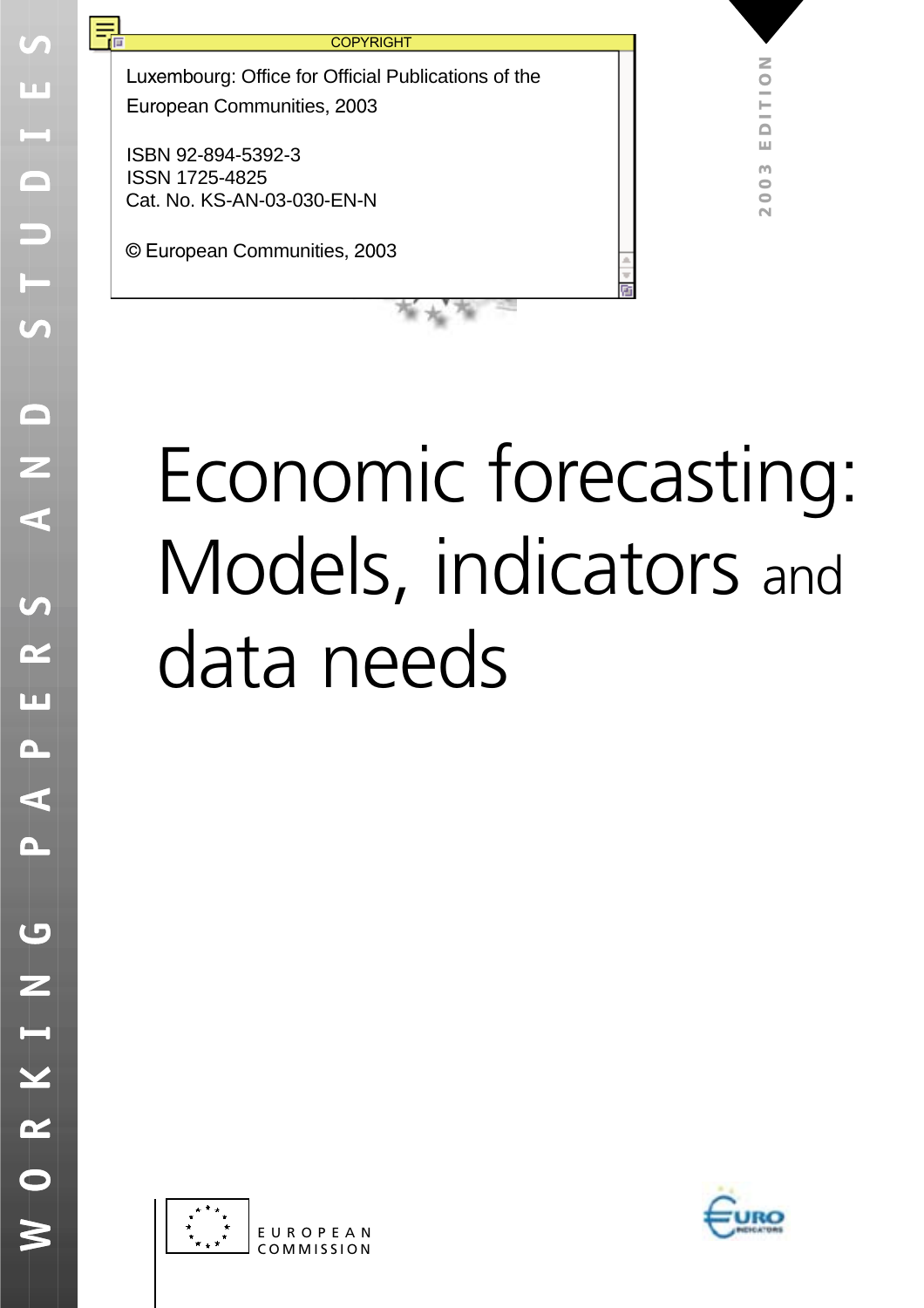*Europe Direct is a service to help you find answers to your questions about the European Union*

# **New freephone number: 00 800 6 7 8 9 10 11**

A great deal of additional information on the European Union is available on the Internet. It can be accessed through the Europa server (http://europa.eu.int).

Luxembourg: Office for Official Publications of the European Communities, 2003

ISBN 92-894-5392-3 ISSN 1725-4825

© European Communities, 2003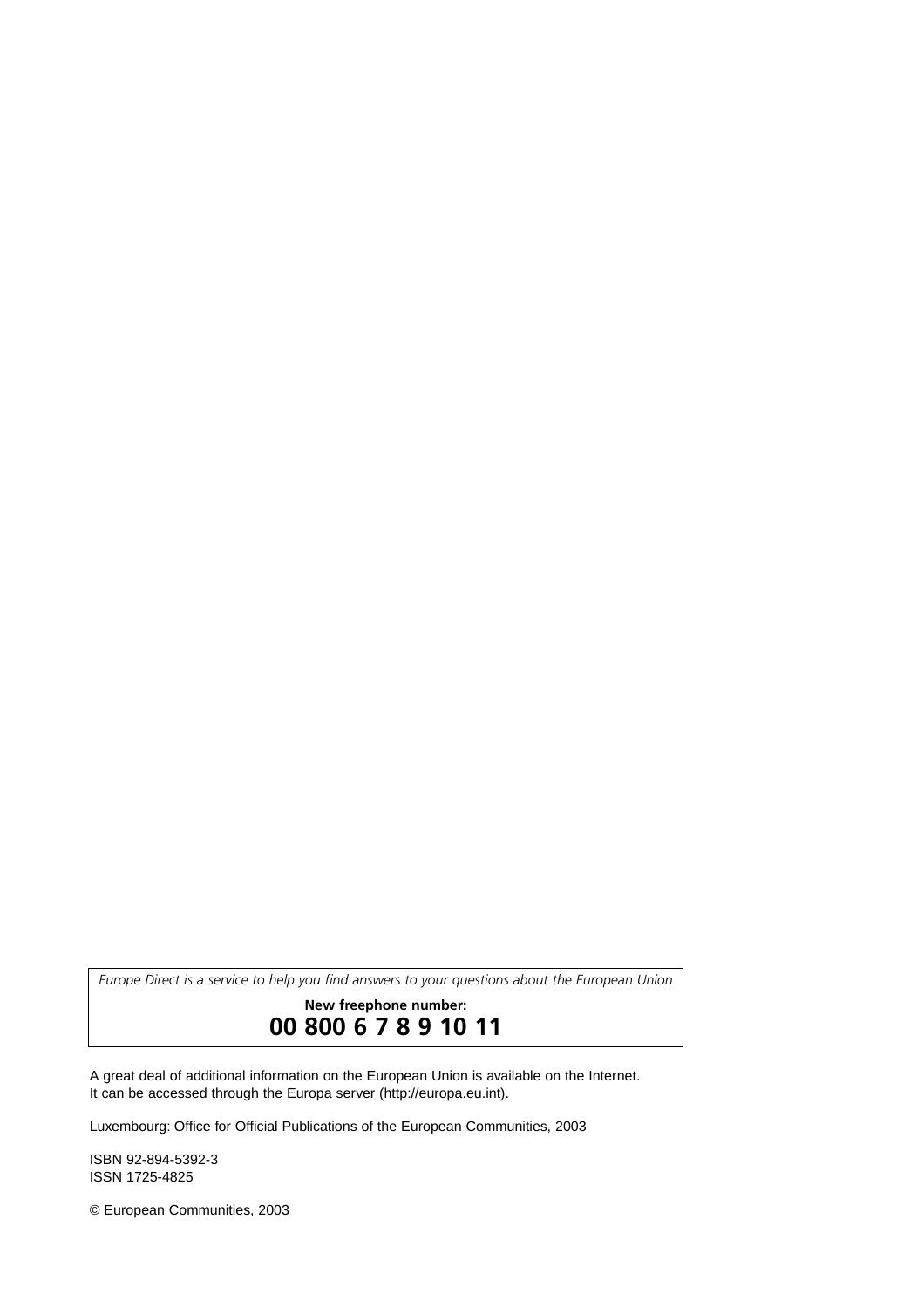# **TABLE OF CONTENTS**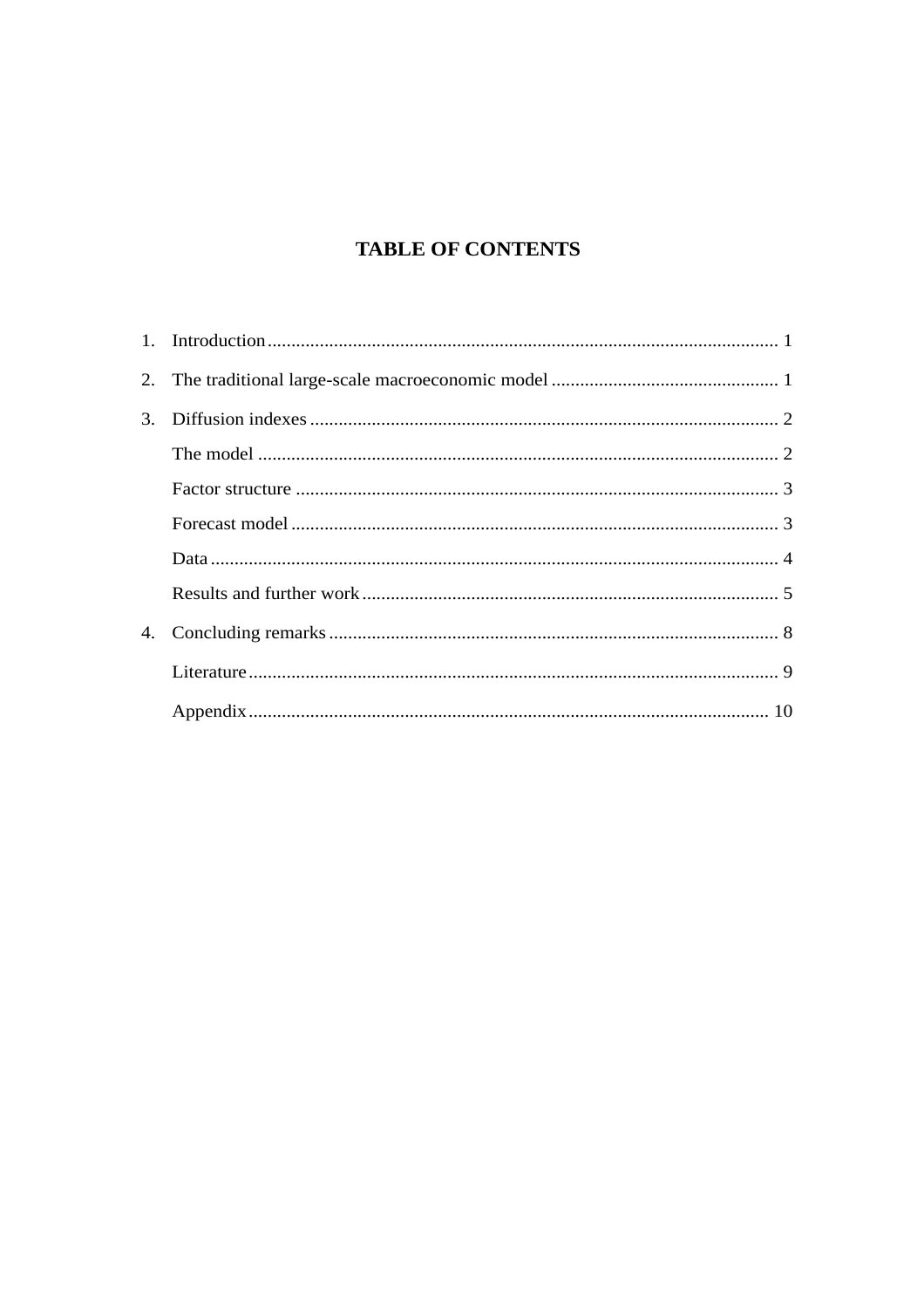# <span id="page-3-0"></span>**Economic forecasting: Models, indicators and data needs**

# **Peder Andersen and Thorbjørn Horn Rasmussen Danish Economic Council**

### **1. Introduction**

Economic forecasting is a difficult 'art' and a good performance demands a balanced use of different models, ad hoc indicators and a huge amount of good data. The better data available and, in general, the more developed models the less need we have for ad hoc indicators. However, economic theory should always play a significant role. On the other hand, if we rely only on economic theory and theory related empirical models significant forecast mistakes are more likely than if we combine model work and non-economic statistical work containing information based on high frequency macroeconomic indicators. Furthermore, many other sources of information are relevant such as survey data.

In this paper we look at the benefit and the shortcoming of using the traditional large-scale macroeconomic model and how these shortcomings can be reduced if a large-scale macroeconomic model is combined with non-economic statistical work.

### **2. The traditional large-scale macroeconomic model**

Economic theory gives a good reference for developing large-scale macroeconomic models. In the Danish Economic Council such a model have been used since 1973. The model SMEC (the **S**imulation **M**odel of the **E**conomic **C**ouncil) has changed features several times as statistical methods, economic theory and data made changes relevant.

The present version of the model from 1999 is fully empirically based and contains a description of the Danish economy disaggregated into 8 sectors. The model contains some 600 equations and 1000 variables. In this model as in most of this type of models the short run production is determined by the demand but in the long run production is mainly supply driven, particularly by the supply of labour.

Key areas in the model is the input**-**output structure, the wage formation and the determination of the demand of inputs. Also the housing market and the consumption related to the housing market plays a significant role in the Danish model.

Estimations of the various relations are based on the national account data. In the Danish model annual data are used but in other models quarterly data are used. In both cases it is relevant to update key variables so adjustments can be made to take into account the most actual information.

Also several exogenous variables, national as well as international, are important to feed into the model before the forecast procedures can be finished. It is important to have the most updated information available and the relevant question is how we gather or produce the information or how we by using other types of models, surveys or indicators can improve the estimates of key economic variables relevant for policy makers.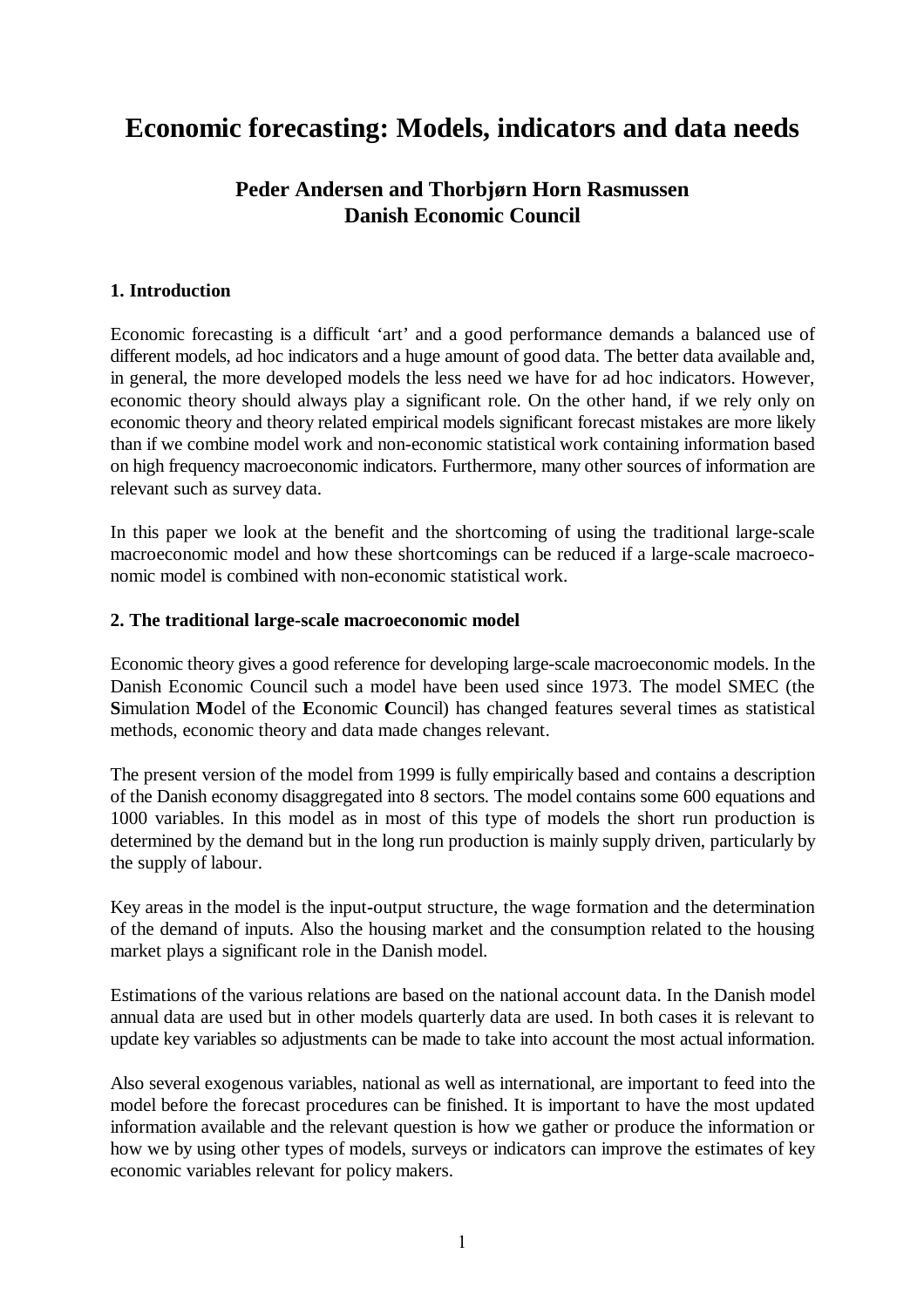#### <span id="page-4-0"></span>**3. Diffusion indexes**

One of our latest progresses in the forecast area, still labelled as (early) work in progress, is setting up a forecast model which is based on linear diffusion indexes. The setup we use for this model follows closely James H. Stock´s and Mark W. Watson´s work on this topic. We want to give them full credit for the framework as we have adopted most of the model setup from them and applied it to Danish data.

When forecasting is based on an annual model, up to date information on the development in several variables on higher frequency is important to use. Especially when forecasting the current year at a point in time where information about part of the year is already known. Knowledge about the development through last year can also have a substantial effect on the forecasted annual growth rate. In other words, generally, an annual model needs to be supplemented by formal or informal higher frequency models when forecasting the current year=s growth rates. When an assessment of the actual state of the economy is ongoing there are some variables that typically/historically are used as leading indicators. These variables are for example car purchases, industrial production, prices, wages unemployment rates etc. There is a very large literature on small-scale macroeconometric models that uses leading indicators in short term (2-1 year ahead) forecasting of specific variables. However, most of these models only include a small subset of variables that might have an influence on the variables to forecast. Therefore in practice, forecasters often find it useful to extract the information from many more series than typically are included in these small scale high frequency models. Because of this procedure the short term forecast easily ends up being based on informal methods to extract the information available and the forecast might reflect the forecaster=s insight more than the models used. Another major drawback in this procedure is that it is nearly impossible to make explicit analyses of what went wrong/right ex post.

The diffusion index makes it possible to extract the information contained in a very big number of high frequency macroeconomic indicators, in both a systematically and consistent, but a noneconomic framework. One main advantage of forecast models using diffusions index is their ability to use the information from up to several hundred macroeconomic time series and to do forecasting based on these on central macroeconomic variables. The model setup with diffusion indexes even allows to incorporate explanatory variables with different frequencies and different end periods.

As the model setup is purely statistical it will be of little use in understanding the interdependences between macroeconomic variables and therefore at least the model must have better forecast performance than traditionally indicator models. Evaluation of this model is therefore primarily based on a comparison of forecasts found by using different competing forecast models.

# **The model**

In the following a short introduction to the model is given. A much more detailed description can be found in Stock and Watson (1998). Our presentation will focus on the factor structure, the forecast model, data and some results.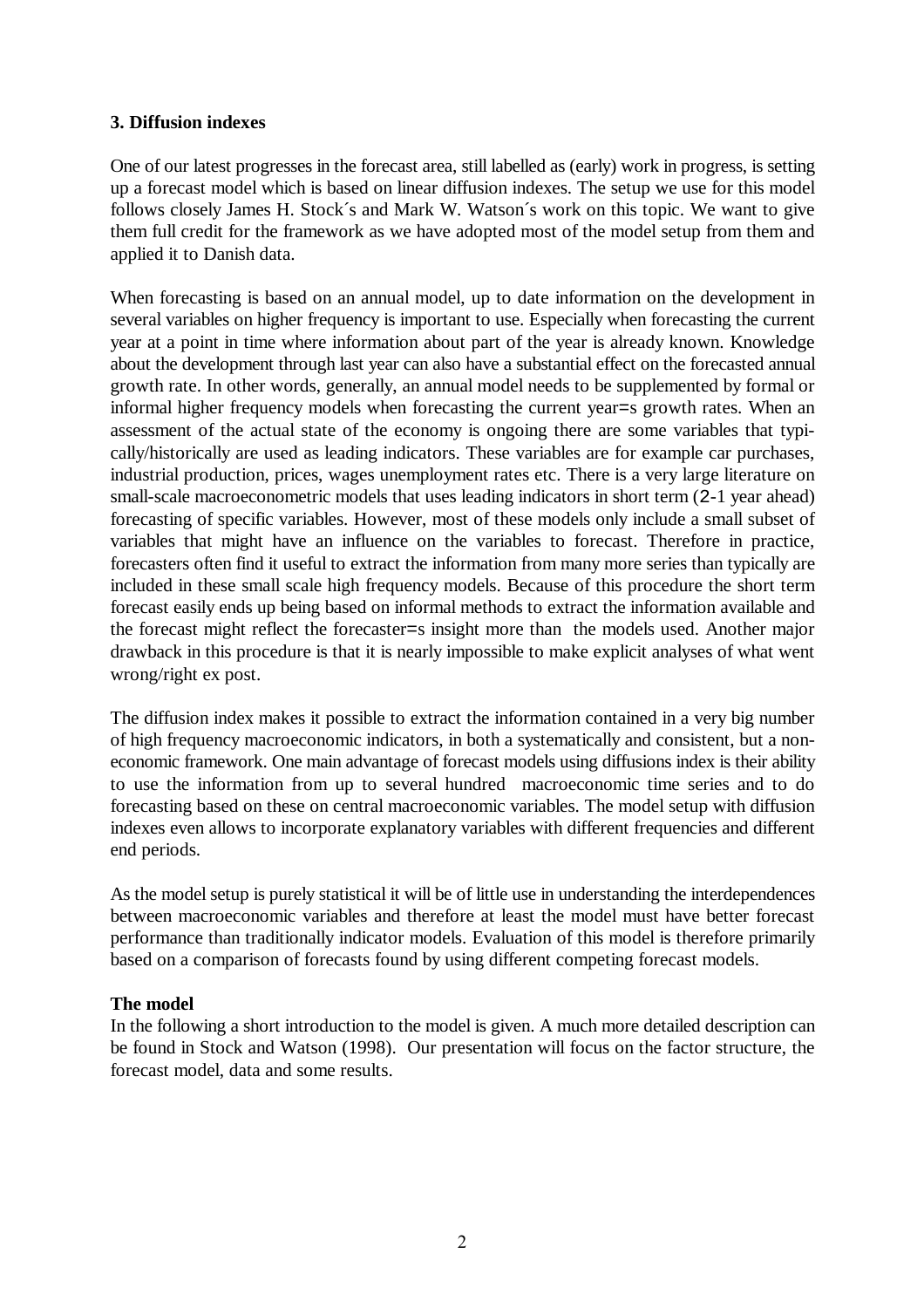#### <span id="page-5-0"></span>**Factor structure**

The factor structure captures the co-movement in macroeconomic time series and can be represented in terms of a statistical factor model such as;

$$
X_t = \Lambda F_t + \mathbf{m}_t
$$

where  $X_t$  is a matric with N time series variables that contains useful information in forecasting the variable of interest. Notify that in general  $X_t$  will also contain the variable that is going to be forecasted. F<sub>t</sub> are the common factors that correspond to the principal components in  $X_t$  and  $\Lambda$ is the coefficients (factorloadings). In the present approach  $\Lambda$  is assumed to be time invariant, but in a more general setting it can be time dependent. The disturbance  $\mu_t$  is generally correlated across time and series. Our data set contains 169 series based on monthly frequency and 90 on quarterly frequency (N=259).

The factor model explains the co-movement in  $X_t$  based on a small number of  $k$  common factors. These types of models are however not new<sup>1</sup> and have been used in traditional indicator models<sup>2</sup>. The EM (Expectation Maximization) algorithm is used to estimate the common factors  $(F_t)$  and the factor loadings  $(\Lambda)$ . The standard principal component analysis does not apply or is at least infeasible as we are using an unbalanced data panel characterised by missing observations, different frequencies and series that are available over shorter time spans. The last observation date is usually not the same among the time series, due to different publication/collection procedures. In practise this results in a data set where some time series only have observations up to three or four months before the most updated variable. Some variables get published very quickly as for example the interest rate, exchange rates etc. There is a tradeoff in setting the end period, when estimating the common factors. In forecasting there is an obvious desire to use all the newest information - but setting an end period where only a very limited number of variables have observations results in a weaker estimation of the common factors. As a compromise, which deserves further analyse, we require that there are common end period observations for at least 1/2 of the variables.

#### **Forecast model**

The statistical model is used to predict the growth rate in variables of interest for example in unemployment, GDP or inflation. The variable of interest is denoted  $y_t$  and our goal is to estimate the growth rate in  $y_t$  - 1, 3, 6 or 12 month ahead given the information contained in the common factors  $F_t$  and allowing for autoregresive lags of  $y_t$ . The forecast model has the following general specification for a forecast horizon on 12 months;

(2) 
$$
\log \left( \frac{y_{t+12}}{y_t} \right) = \mathbf{d}_0 + \sum_{k} \mathbf{j} \, k F_{k,t} + \sum_{i=0}^{j} \mathbf{b}_i \, \log \left( \frac{y_{t-i}}{y_{t-1-i}} \right) + \mathbf{e}_t
$$

<u>1</u> <sup>1</sup>Sargent and Sims (1977), Geweke (1977), Stock and Watson 1998

<sup>&</sup>lt;sup>2</sup>Stock and Watson 1989 discuss the index of NBER=s index of coincident of leading indicators using a model much like 1.1.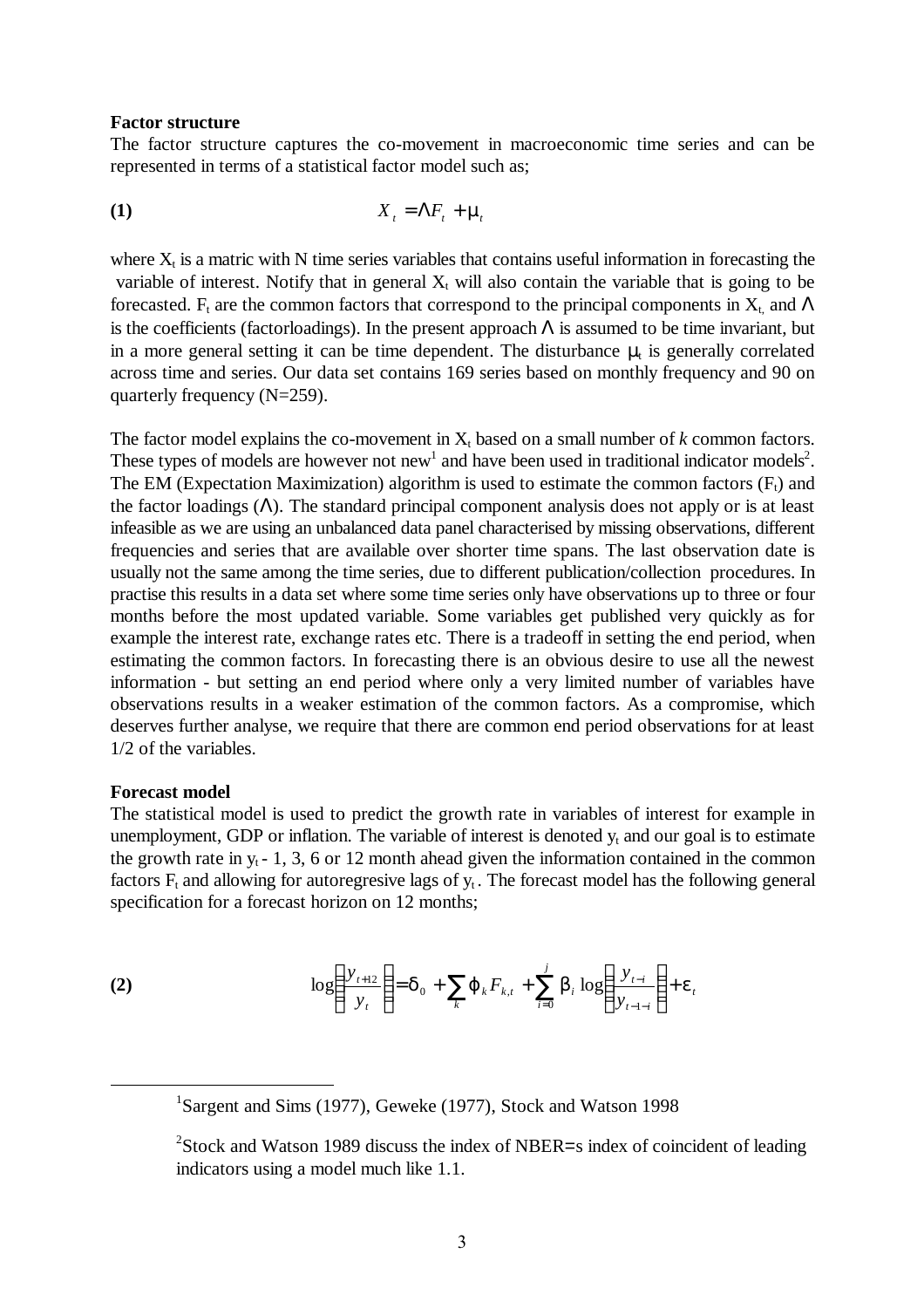<span id="page-6-0"></span>Where  $E(e_{t+1}|\{y_{t,i},X_{t-i},F_{t-i}\}|_{t=1}^4 = 0$ . For specific assumptions used for asymptotic analysis see Stock and Watson (1998). A two-step procedure is used to select the number of common factors and the lags of y<sub>t</sub>. Information criteria are used in this model selection. Firstly, we find which common factors that should be included in the model. In this step no lags of the endogenous variable are included in the estimation. Secondly, the number of lags are determined. Stock and Watson provides sufficient conditions under which an information criterion such as BIC  $3$ or AIC<sup>4</sup> consistently estimates the numbers of factors and produces an asymptotically efficient forecast. The exact procedure used by Stock and Watson implies that the model is selected by recursively estimation of the information criteria for the first common factor then for the second and the third common factor and so on. The resulting model then consists of a sequence of common factors starting with the first common factor. In our setup we also use an information criterion in choosing the number of common factors, but we allow the model to consist of common factors that are not necessarily in a following sequence. Our approach is similar to a General to Specific procedure based on an information criterium (AIC). In practice this means hundreds of thousands of regressions for each model selection. In the present model we constrain our self to testing only the first twenty common factors.

# **Data**

A large number of Danish data series have been applied to the model. So far the model setup has been theoretically not economic. However, in the selection of data categories economic theory is the guideline. The applied categories follow Stock and Watson=s setup. Some categories are however added to reflect that this model is based on data from a small open economy. The data set is grouped in nine categories, which are

Output and Income Employment and hours Consumption Investments Real inventories and inventory-sales ratios Prices and wages Foreign trade Interest rates Exchange rates and stock prices

Each group contains approximately 25 time series. All series are transformed to achieve stationary time series.

An analysis of the *k* common factors reveals that groups of variables such as real output, employment, prices and investments are more or less represented by specific common factors. As the common factors only are identified up to a *k*x*k* matrix, it is not warranted to push this analysis too far. However, to get an idea about the character of the common factors we have shown the development in two common factors<sup>5</sup> and the development in unemployment and net consumer prices (net of taxes and duties CPI). A more systematically analysis of the interpretation of the common factors are not yet done.

 <sup>3</sup> <sup>3</sup>Sawa=s Baysian information criterium

<sup>4</sup> Aike=s information criterion

 $<sup>5</sup>$  The presented common factors are linear transformed in this presentation.</sup>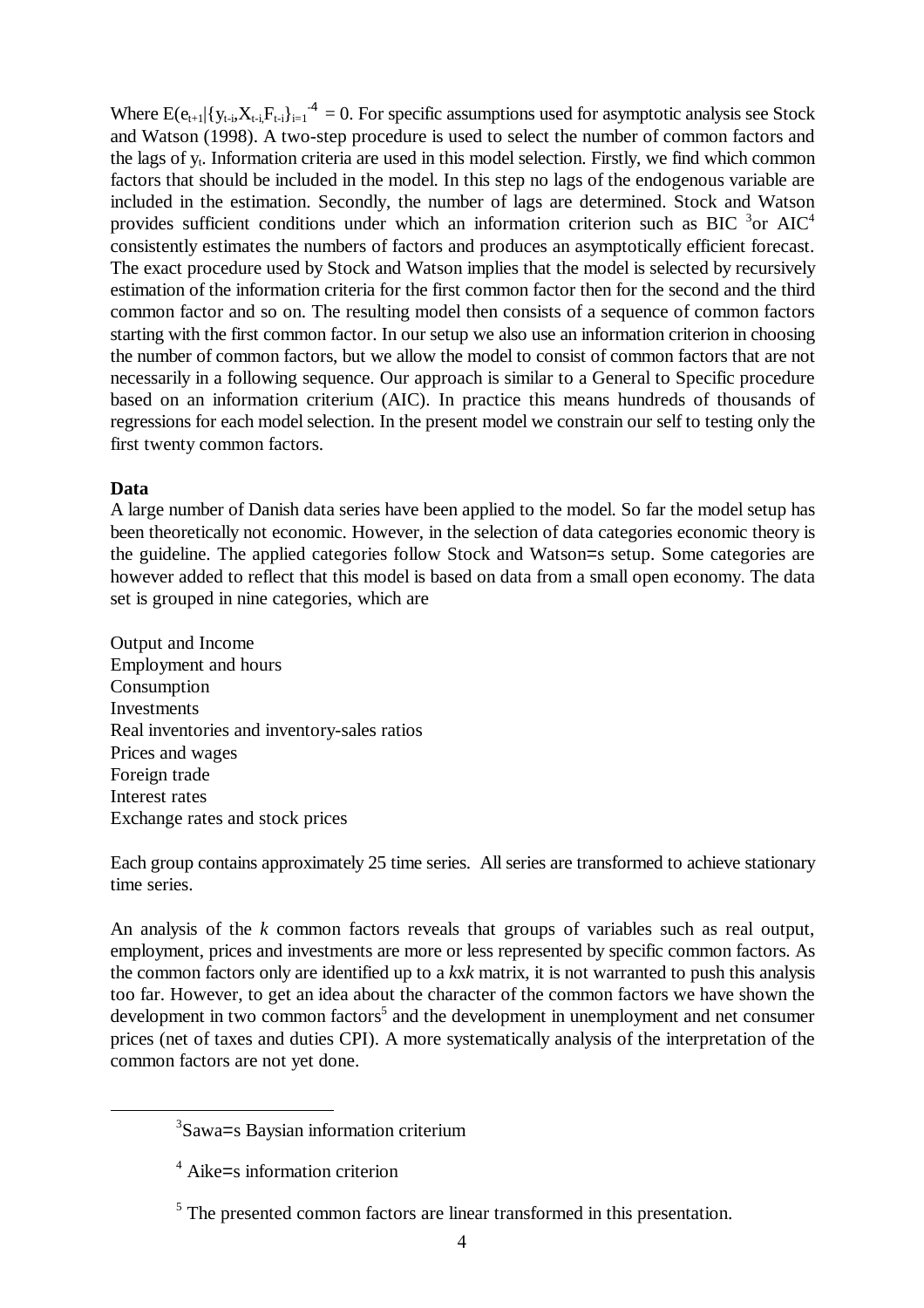<span id="page-7-0"></span>*Figure 1First common factor*



*Figure 2Fourth common factor*



#### **Results and further work**

Our works are still concentrated on making the model applicable and several issues have to be dealt with before a fully integrated version will be incorporated in our standard forecast procedure. So far we have only investigated the forecast performance based on - in sample - forecasts. It is our intention to compare forecast performance of the factor model based on real time out of sample forecasts.

The forecast performance is measured here by the mean square error (MSE) relatively to a univariate autoregresive process. The univariate autoregressive forecast model has the following specification, based on a 12-month horizon.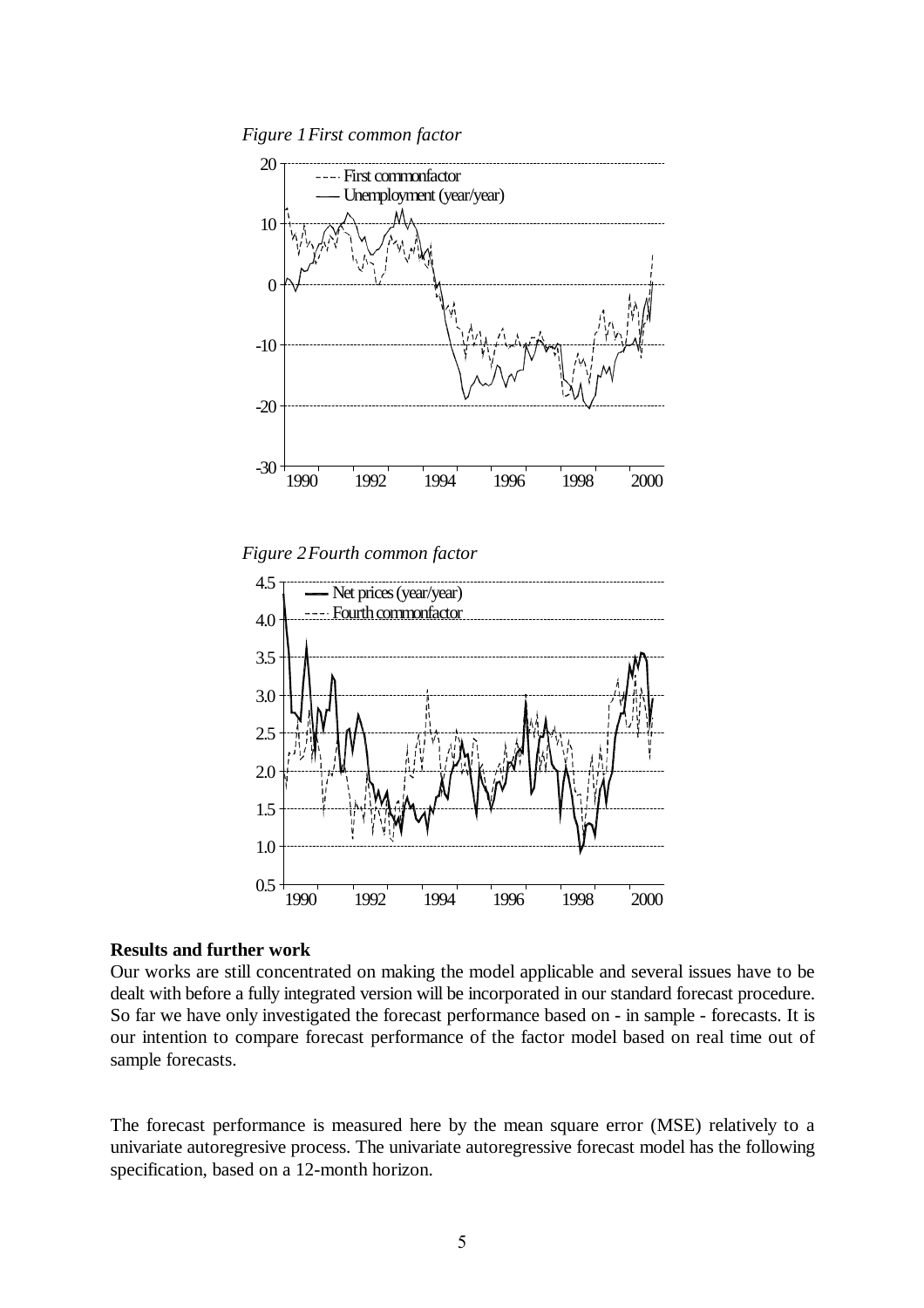(3) 
$$
\log \left( \frac{y_{t+12}}{y_t} \right) = \mathbf{d}_0 + \sum_{i=0}^{j} \mathbf{b}_i \log \left( \frac{y_{t-i}}{y_{t-1-i}} \right) + \mathbf{e}_t
$$

This model is used as a first approach, to compare the forecast results from the diffusionsindexsmodel. It should be notified that other, more intelligent, models should be compared to the diffusionsindex model before any superiority can be claimed. Some results from our model applied on Danish data are shown below. These results are based on forecast models that all have a horizon of 12 months. The diffusions indexes model reduces the mean square error, in these models, with approximately 20-45 pct. compared to a univariat autoregressiv forecast model. In other words there seems to be valuable information in the common factors when forecasting. Comparisons of forecast results from other models such as leading indicators, structural VAR=s etc. are however more appropriate in determining the gain of using leading indicators. This work remains to be done with our data set. Stock and Watson show some really impressing results where the linear diffusions index model outperforms several competing models.

| Model                        |                         | Diffusions index     | Autoregressive <sup>1)</sup> | Rela-<br>tive<br>$MSE^{4}$ |      |
|------------------------------|-------------------------|----------------------|------------------------------|----------------------------|------|
|                              | # factors <sup>2)</sup> | # $\text{lags}^{3)}$ | Adj.<br>$R^2$                | Adj. $R^2$                 |      |
| Unemployment total           | 8                       | $\overline{0}$       | 0,69                         | 0,44                       | 0,54 |
| Unemployment construction    | 4                       | $\theta$             | 0,45                         | 0,14                       | 0,63 |
| Unemployment building sector | 8                       | $\theta$             | 0,39                         | $\overline{0}$             | 0,58 |
| Netprice indeks              | 10                      | $\overline{0}$       | 0,65                         | 0,37                       | 0,62 |
| Engros prices                | 4                       | $\theta$             | 0,21                         | $\overline{0}$             | 0,8  |
| Merchandise turnover         | 9                       | $\overline{0}$       | 0,35                         | $\overline{0}$             | 0,7  |
| Industri turnover            | 5                       | $\mathbf{1}$         | 0,21                         | 0,02                       | 0,78 |

*Table 1 Forecast performance*

1) Autoregressive univariate model, with five lags of the dependent variable.

2) Number of common factors (F).

3) Number of lagged dependent variables.

4) Means Square Error (MSE) of the diffusion index model divided by the MSE of the autoregressive model.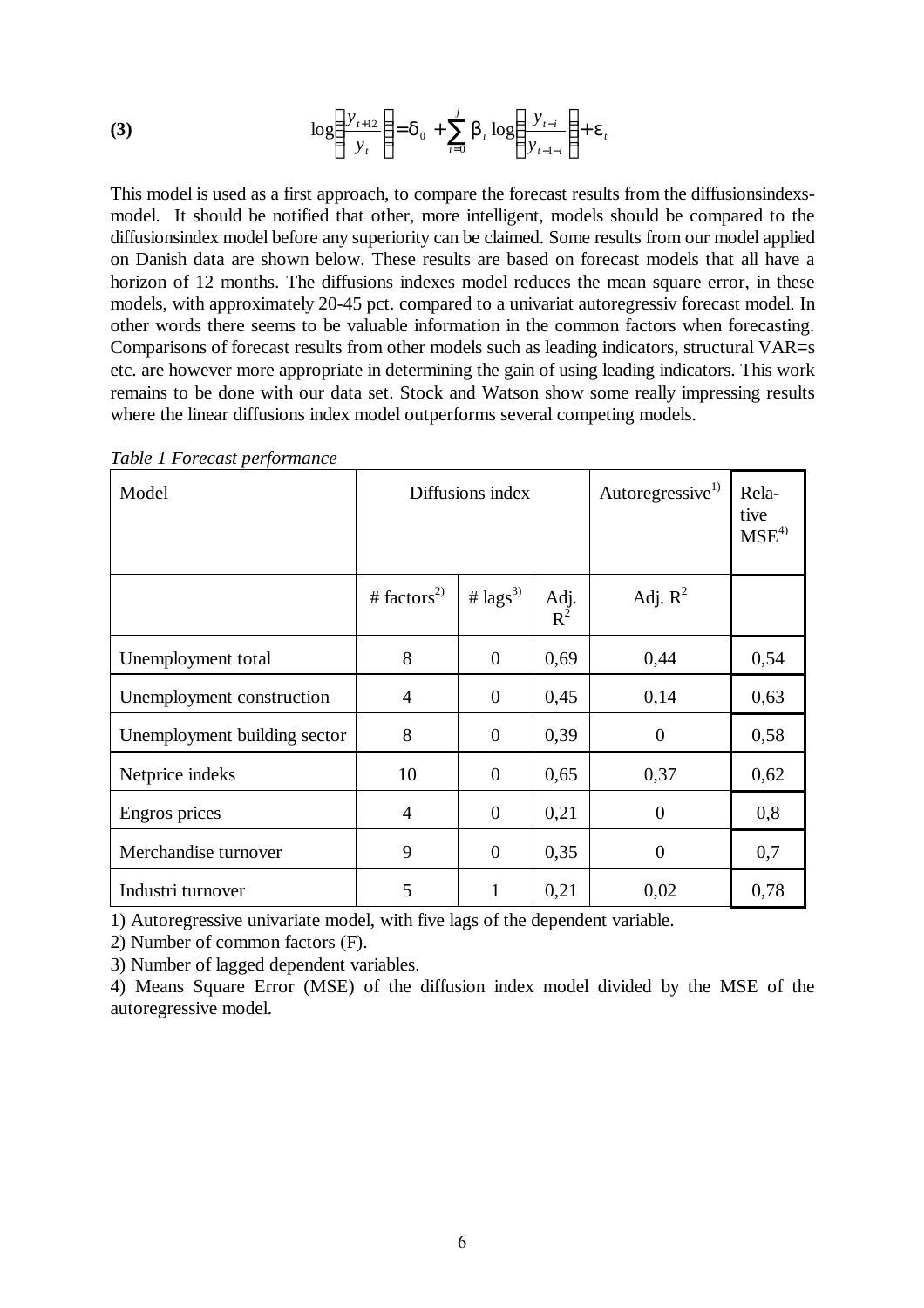So far the presented results from the diffusions index model are based on - in sample- estimation of the growth rate in different variables of interest. As an example we will now show the procedure used in forecasting -out of sample- and some results. The date of forecast is November 13, 2000. Our objective is to estimate the growth rate in net consumer prices up to 12 months ahead. The data set on a quarterly frequency has at this time observations up to second quarter of 2000. The data on a monthly frequency has a few observations for October, but most has September as the last observation date. September is chosen as last observation date for estimation of the common factors. The applied EM- algorithm is used to fill out any missing observations. This involves that time series with end periods before September 2000 are assigned estimated values by the EM algorithm. In the next step the common factors are estimated. To show the development through the next 12 months, it is necessary to set up 12 forecast models that have horizons corresponding to 1 - 12 months. For each of the horizons, the previously described selection method, chooses the Abest@ model - that is the relavant common factors and the number of lags. The forecast model with a horizon on 12 months is shown in equation (2). This equation estimates the yearly growth rate 12 months ahead. In table 2 is shown the 12 models (for the respective 12 horizons) and the entering explanatory variables in these models. The models only slightly differ in what explanatory variables that are included in these models. As an illustration of the models for a forecasting horizon of 1, 2, 11 and 12 months can be seen in the appendix. The forecast from the 12 forecast models, and the corresponding forecasts 1 - 12 months ahead, are linked together and presented in figure 3. The diffusions indexes model predicts a lower inflation, measured by the net consumer priceindex in the coming months. Notify that before September 2000, the estimated -in sample - values is derived from the model with a horizon of 12 months.



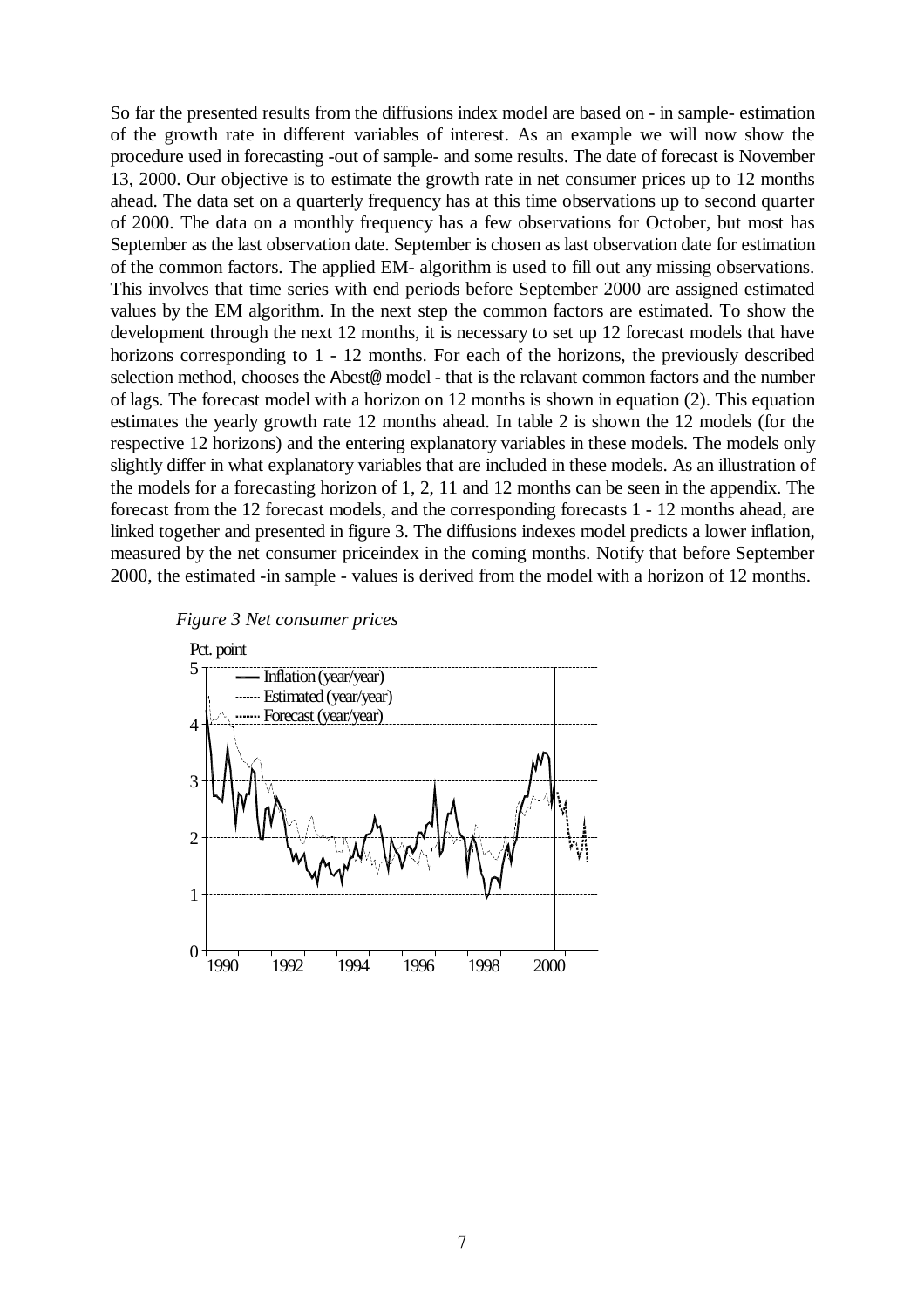|                       | Model with a horizon on # months: |                |                |                |              |              |              |              |              |              |              |              |
|-----------------------|-----------------------------------|----------------|----------------|----------------|--------------|--------------|--------------|--------------|--------------|--------------|--------------|--------------|
| Explanatory variables | $\mathbf{1}$                      | $\overline{2}$ | $\mathfrak{Z}$ | $\overline{4}$ | 5            | $\sqrt{6}$   | $\tau$       | $8\,$        | 9            | 10           | 11           | 12           |
| F1                    | $\mathbf X$                       | $\mathbf X$    | $\mathbf X$    | $\mathbf X$    | $\mathbf X$  | $\mathbf X$  | $\mathbf X$  | $\mathbf X$  | $\mathbf X$  | $\mathbf X$  | $\mathbf X$  | $\mathbf X$  |
| F2                    | $\mathbf X$                       |                | $\mathbf X$    | $\mathbf X$    | $\mathbf X$  | $\mathbf X$  | $\mathbf X$  | $\mathbf X$  | $\mathbf X$  | $\mathbf X$  | $\mathbf X$  | $\mathbf X$  |
| F <sub>3</sub>        |                                   | $\mathbf X$    |                | $\mathbf X$    | $\mathbf X$  | $\mathbf X$  | $\mathbf X$  | $\mathbf X$  | $\mathbf X$  | $\mathbf X$  | $\mathbf X$  | $\mathbf X$  |
| F4                    | $\mathbf X$                       | $\mathbf X$    | $\mathbf X$    | $\mathbf X$    | $\mathbf X$  | $\mathbf X$  | $\mathbf X$  | $\mathbf X$  | $\mathbf X$  | $\mathbf X$  | $\mathbf X$  | $\mathbf X$  |
| F <sub>5</sub>        |                                   |                |                |                |              |              |              |              |              |              |              |              |
| F <sub>6</sub>        |                                   |                |                | $\mathbf X$    | $\mathbf X$  | $\mathbf X$  | $\mathbf X$  | $\mathbf X$  | $\mathbf X$  | $\mathbf X$  | $\mathbf X$  | $\mathbf X$  |
| F7                    |                                   |                |                |                |              |              |              |              |              |              |              |              |
| ${\rm F}8$            |                                   |                | $\mathbf X$    | $\mathbf X$    | $\mathbf X$  | $\mathbf X$  | $\mathbf X$  | $\mathbf X$  | $\mathbf X$  | $\mathbf X$  | $\mathbf X$  | $\mathbf X$  |
| F <sub>9</sub>        | $\mathbf X$                       | $\mathbf X$    | $\mathbf X$    | $\mathbf X$    | $\mathbf X$  | $\mathbf X$  | $\mathbf X$  | $\mathbf X$  | $\mathbf X$  | $\mathbf X$  | $\mathbf X$  | $\mathbf X$  |
| F10                   |                                   |                |                |                |              |              |              |              |              |              |              |              |
| F11                   |                                   |                | $\mathbf X$    | $\mathbf X$    |              |              |              |              |              |              |              |              |
| F12                   |                                   |                |                |                |              |              |              |              |              |              |              |              |
| F13                   |                                   |                |                |                |              |              |              |              |              |              |              |              |
| F14                   |                                   | $\mathbf X$    | $\mathbf X$    | $\mathbf X$    | $\mathbf X$  | $\mathbf X$  | $\mathbf X$  | $\mathbf X$  | $\mathbf X$  | $\mathbf X$  | $\mathbf X$  | $\mathbf X$  |
| F15                   |                                   |                | $\mathbf X$    |                |              |              |              |              |              |              |              |              |
| F16                   | $\mathbf X$                       |                | $\mathbf X$    | $\mathbf X$    |              |              |              |              |              |              |              |              |
| F17                   | $\mathbf{X}$                      | $\mathbf{X}$   | X              | $\mathbf{X}$   | $\mathbf{X}$ | $\mathbf{X}$ | $\mathbf{X}$ | $\mathbf{X}$ | $\mathbf{X}$ | $\mathbf{X}$ | $\mathbf{X}$ | $\mathbf{X}$ |
| ${\rm F}18$           |                                   |                |                |                |              |              |              |              |              |              |              |              |
| F19                   |                                   | $\mathbf X$    |                | $\mathbf X$    | $\mathbf X$  | $\mathbf X$  | $\mathbf X$  | $\mathbf X$  | $\mathbf X$  | $\mathbf X$  | $\mathbf X$  | $\mathbf X$  |
| F20                   |                                   |                |                | $\mathbf X$    | $\mathbf X$  | $\mathbf X$  | $\mathbf X$  | $\mathbf X$  | $\mathbf X$  |              |              |              |
| #Lag(y)               | $\,1$                             |                |                | $\mathbf{1}$   |              |              |              |              |              |              |              |              |

<span id="page-10-0"></span>*Table 2 Forcastmodels for net consumer prices with 12 different horizons*

F $\langle i \rangle$  is common factor number  $\langle i \rangle$ 

# **4. Concluding remarks**

The diffusion index models used here are still being worked on. There are still many open questions about how to handle specific practical procedure in making forecast within this framework. The results -so far- however indicates that there is valuable information in using diffusion indexes in forecasting macroeconomics variables.

There will newer be one single or simple way to proceed when economic forecasting is performed. A combination of using large-scale models, small-scale models and various ways of using short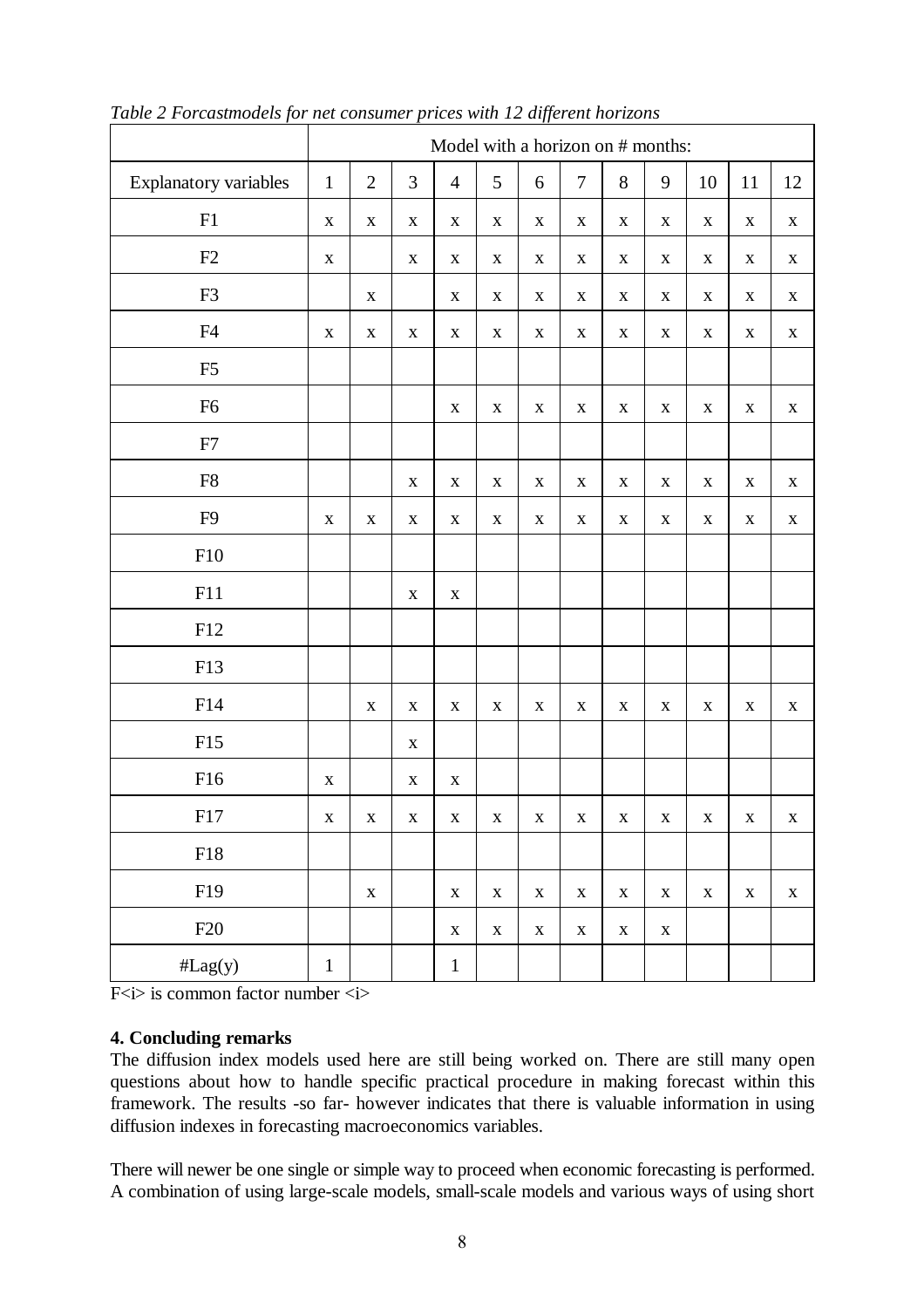<span id="page-11-0"></span>term indicators, including surveys, will, in our opinion, always be around and to a certain degree compete but also supplement each other.

The demand for data will increase and at the same time an increasing focus on quality, comparability and accessibility. However, if the use of diffusion indexes becomes common these demands will be even more prevailing.

# **Literature**

Det Økonomiske Råds Sekretariat (The Secretariat of the Danish Economic Council). 1999. SMEC (Simulation Model of the Danish Economic Council). *Arbejdspapir 1999:7 (Working Paper 1999:7)*

Geweke, J. 1977. The Dynamic Factor Analysis of Economic Time Series. In D. J. Aigner and A. S. Goldberger (eds.). *Latent Variables in Socio-Economic Models.* North-Holland, Amsterdam

Sargent, T. J. and C. A. Sims. 1977. Business Cycle Modeling without Pretending to have too much a-priori Economi Theory. In C. Sims et al. (eds.). *New Methods in Business Cycle Research.* Federal Reserve Bank of Minneapolis.

Stock, J. H. and M. W. Watson. 1998. Diffusion Indexes. *NBER Working Paper 6702.* www.nber.org/paper/w6702

Stock, J. H. and M. W. Watson. 1998. Diffusion Indexes, Revised June 1999. www.wws.princeton.edu/~mwatson/publi.html

Watson, M. W. 2000. Macroeconomic Forecasting Using Many Predictors. *Working Paper, July 2000 (Revised August 2000).* www.wws.princeton.edu/~mwatson/html.wp

Lahiri, K. and Moore, G. H.1991. Leading economic indicators. Cambridge University Press.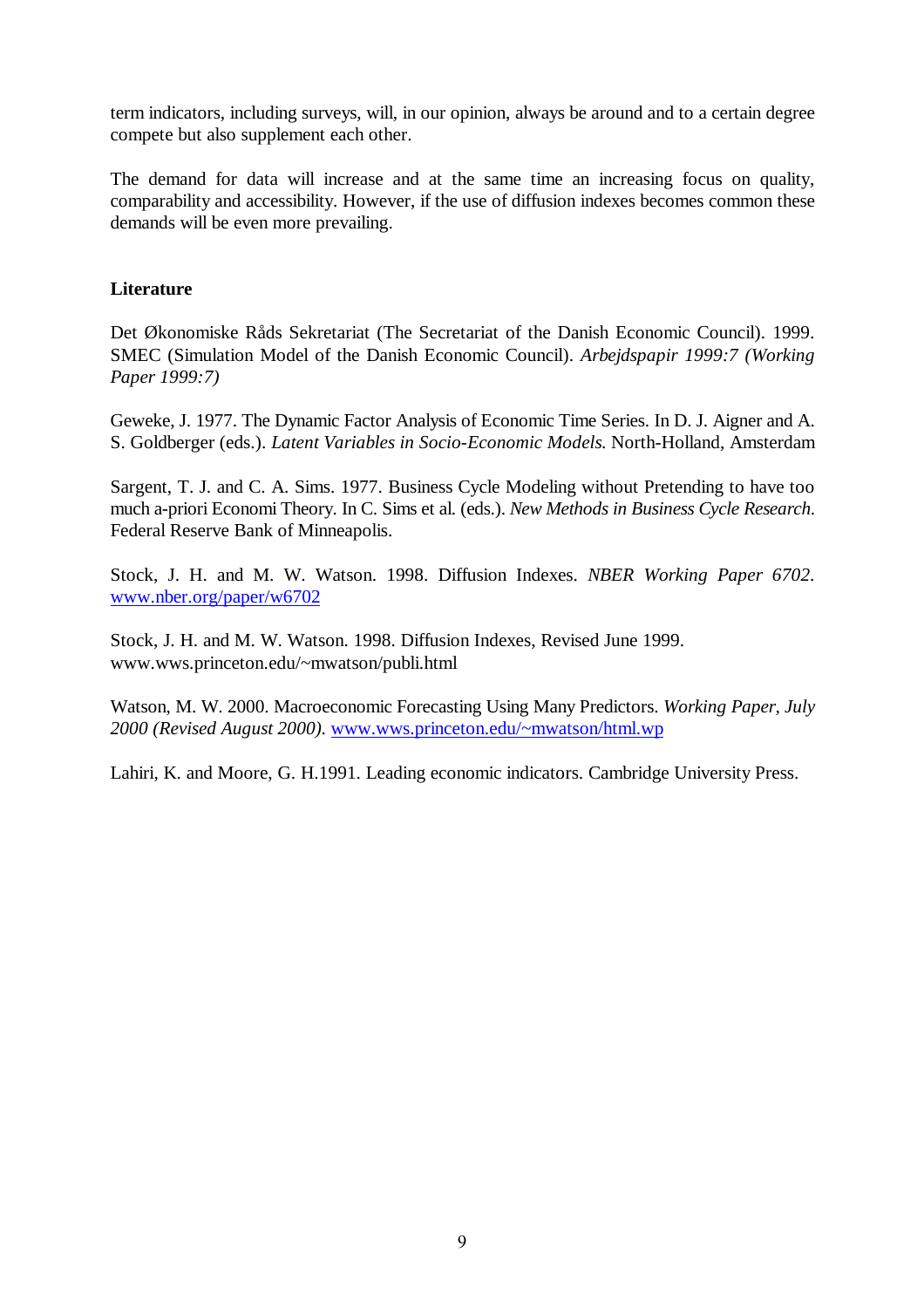# <span id="page-12-0"></span>**Appendix**

#### **Estimated forecastmodels for net consumer prices with 4 different horizons**.

 $y_t$  are the net consumer priceindex f $\langle i \rangle$  are the commonfactor number  $\langle i \rangle$ 

#### **Model with a 12 months horizon**

 Ordinary Least Squares MONTHLY data for 153 periods from JAN 1988 to SEP 2000  $log(y<sub>t+12</sub>/y<sub>t</sub>)$  $= -0.00455 * f1 + 0.00291 * f2 + 0.00196 * f3$  (8.08153) (2.91884) (2.58279)  $- 0.00612 * f4 - 0.00303 * f6 + 0.00298 * f8$  (8.53154) (3.89994) (3.54816) + 0.00415 \* f9 + 0.00185 \* f17 - 0.00136 \* f19 (5.53227) (3.03992) (2.34600) + 0.00197 \* f14 + 0.02630 (2.73200) (38.1762) Sum Sq 0.0073 Std Err 0.0072 LHS Mean 0.0257 R Sq 0.6761 R Bar Sq 0.6533 F 10,142 29.6423 D.W.( 1) 0.6272 D.W.(12) 1.7247

#### **Model with a 11 months horizon**

Ordinary Least Squares MONTHLY data for 154 periods from DEC 1987 to SEP 2000  $log(y<sub>t+11</sub>/y<sub>t</sub>)$  $=$   $-0.00446$  \* f1 + 0.00337 \* f2 + 0.00143 \* f3<br>(8.63210) (3.70531) (2.06621)  $(3.70531)$  $-$  0.00558 \* f4 - 0.00254 \* f6 + 0.00223 \* f8 (8.48555) (3.55737) (2.89523) + 0.00380 \* f9 + 0.00157 \* f17 - 0.00124 \* f19 (5.52660) (2.80378) (2.34330) + 0.00198 \* f14 + 0.02440  $(38.7682)$ Sum Sq 0.0062 Std Err 0.0066 LHS Mean 0.0237<br>R Sq 0.6788 R Bar Sq 0.6563 F 10,143 30.2148 0.6788 R Bar Sq 0.6563 D.W.( 1) 0.5919 D.W.(12) 1.7124